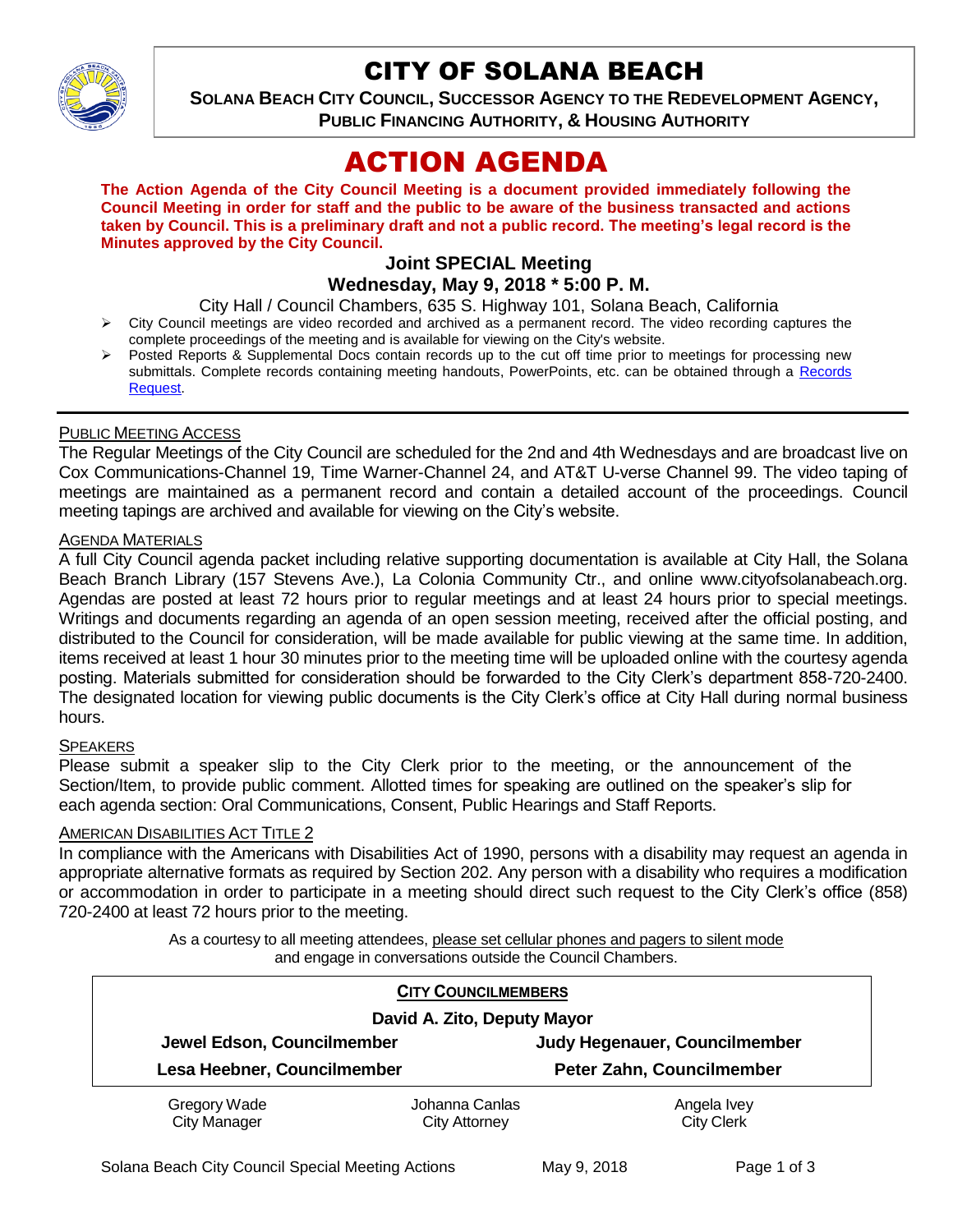#### SPEAKERS:

Please submit your speaker slip to the City Clerk prior to the meeting or the announcement of the Item. Allotted times for speaking are outlined on the speaker's slip for Oral Communications, Consent, Public Hearings and Staff Reports.

#### READING OF ORDINANCES AND RESOLUTIONS:

Pursuant to Solana Beach Municipal Code Section 2.04.460, at the time of introduction or adoption of an ordinance or adoption of a resolution, the same shall not be read in full unless after the reading of the title, further reading is requested by a member of the Council. If any Councilmember so requests, the ordinance or resolution shall be read in full. In the absence of such a request, this section shall constitute a waiver by the council of such reading.

## **CALL TO ORDER AND ROLL CALL:**

## **FLAG SALUTE:**

**APPROVAL OF AGENDA: COUNCIL ACTION: Approved 5/0**

## **D. STAFF REPORTS**: (D.1. - D.2.)

*Submit speaker slips to the City Clerk.*

## **D.1. Work Plan Fiscal Year 2018/2019 Draft Revisions.** (File 0410-08)

Recommendation: That the City Council

1. Review and discuss the modifications to the draft Fiscal Year 2018/2019 Work Plan and direct Staff to return to Council with the final Fiscal Year 2018/2019 Work Plan for approval with the Budget in June 2018.

[Item D.1. Report \(click here\)](https://solanabeach.govoffice3.com/vertical/Sites/%7B840804C2-F869-4904-9AE3-720581350CE7%7D/uploads/Item_D.1._Report_(click_here)_5-9-18.PDF)

[D.1. Staff Report \(click here\)](https://solanabeach.govoffice3.com/vertical/Sites/%7B840804C2-F869-4904-9AE3-720581350CE7%7D/uploads/D.1._Staff_Report_Update__1.pdf)

[D.1. Supplemental Items \(Updated 5-9 at 4:15pm\)](https://solanabeach.govoffice3.com/vertical/Sites/%7B840804C2-F869-4904-9AE3-720581350CE7%7D/uploads/D.1._Supplemental_Items_(Updated_5-9_at_400pm).pdf)

*Posted Reports & Supplemental Docs contain records up to the cut off time, prior to the start of the meeting, for processing new submittals. The final official record containing handouts, PowerPoints, etc. can be obtained through a Records Request to the City Clerk's Office.* Discussion

## **D.2. Fiscal Year 2018/19 Adopted General Fund Budget Proposed Amendments.** (File 0330-30)

Recommendation: That the City Council

1. Review the proposed amendments to the Fiscal Year 2018/19 Adopted General Fund Budget and provide Staff with direction to amend the budget for adoption on June 13, 2018.

[Item D.2. Report \(click here\)](https://solanabeach.govoffice3.com/vertical/Sites/%7B840804C2-F869-4904-9AE3-720581350CE7%7D/uploads/Item_D.2._Report_(click_here)_5-9-18.pdf)

[Updated Report #1 \(5-08-18\)](https://solanabeach.govoffice3.com/vertical/Sites/%7B840804C2-F869-4904-9AE3-720581350CE7%7D/uploads/D.2._Updated_Report_1_-_5-09-18.pdf)

*Posted Reports & Supplemental Docs contain records up to the cut off time, prior to the start of the meeting, for processing new submittals. The final official record containing handouts, PowerPoints, etc. can be obtained through a Records Request to the City Clerk's Office.* **Discussion**